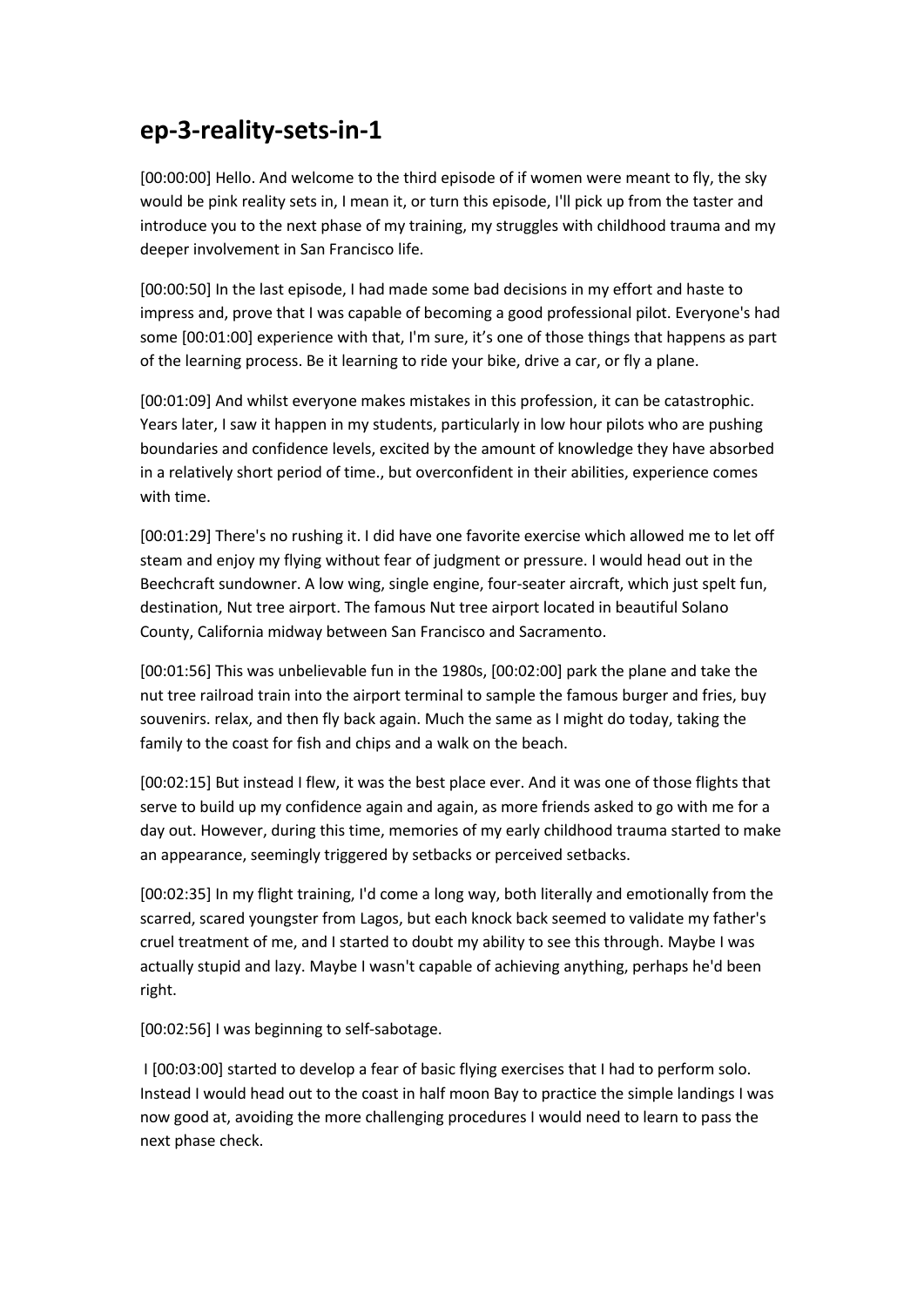[00:03:16] Luckily for me, someone was watching could see exactly what was going on and was taking notes. This senior instructor would take control of the next phase of my journey and be both teacher and confidante, as I navigated the next patch of turbulence.

[00:03:38] After my wakeup call with a foggy bay area, I found that I was exceptionally over sensitive about solo flights, even the fun ones. I had managed to drive down to San Jose after my near miss and discuss my feelings with Chris. She tried to reassure me that things like this happen and that it didn't make me a bad pilot, if anything, it focused me in on my ability at the [00:04:00] time, and the fact that through experience and building my hours, my response to situations would change. It took me a while to forgive myself and accept that this was all part of the learning process. But in the meantime, it also forged closer relationships with my fellow students. I found that by confiding in them, it helped us to support each other as a community of student pilots.

[00:04:23] Some of the guys brushed my experience off as no way comparable to some of the stupid things they had done on solo flights, which could have led them to literally crash and burn. They also confided in me and said it was something they wouldn't talk to their instructors about because men didn't do that.

[00:04:39] Some of the conversations I had with them over the following weeks and months would assist me as an instructor to deal with both the emotional and practical elements of learning to fly. As well as always being together through ground school and flying lessons, we decided as a group that we would venture out socially.

[00:04:55] San Francisco was 30 minutes up the road and beckoned for many different [00:05:00] reasons. We would often try to meet up at the airport and take one car into the city to sightsee and eat lunch at fisherman's Wharf. Fisherman's Wharf was a favorite due to its location by the water and its proximity to Alcatraz a veritable destination for tourists of which we were part.

[00:05:17] There never seemed to be a shortage of enthusiasm for visits to both, the weeks were hard, and that seemed to make us all feel the need to really let off steam and party at the weekends. This particular Saturday saw a healthy group of four of us, myself, the guy from the Nigerian air force, another from the police force. and yet another from the Nigerian postal service, all sponsored to undertake further flight training and make a difference when they returned to Nigeria. So, keep this picture in your mind listeners, we were four black folk venturing into the big city for a fun day out. What could possibly go wrong?

[00:05:52] Well, as we drove up highway 101, the main artery into the city, it seemed uncharacteristically quiet, [00:06:00] but this didn't faze us. At least we'd be more likely to get a parking spot nearer to where we wanted to be. Lombard street. Now Lombard street is known for the one way block on Russian Hill, between Hyde and Leavenworth streets, where eight sharp turns, are said to make it the most crooked street in the world, we would usually have attempted to drive down it, but this time we decided it might be more fun to walk. We found a great parking spot and headed off in the direction of the wiggly street, as we called it, about halfway there, we decided to take a shortcut between streets and duly made our way down a fair sized alleyway. What greeted us on the other side can only be described as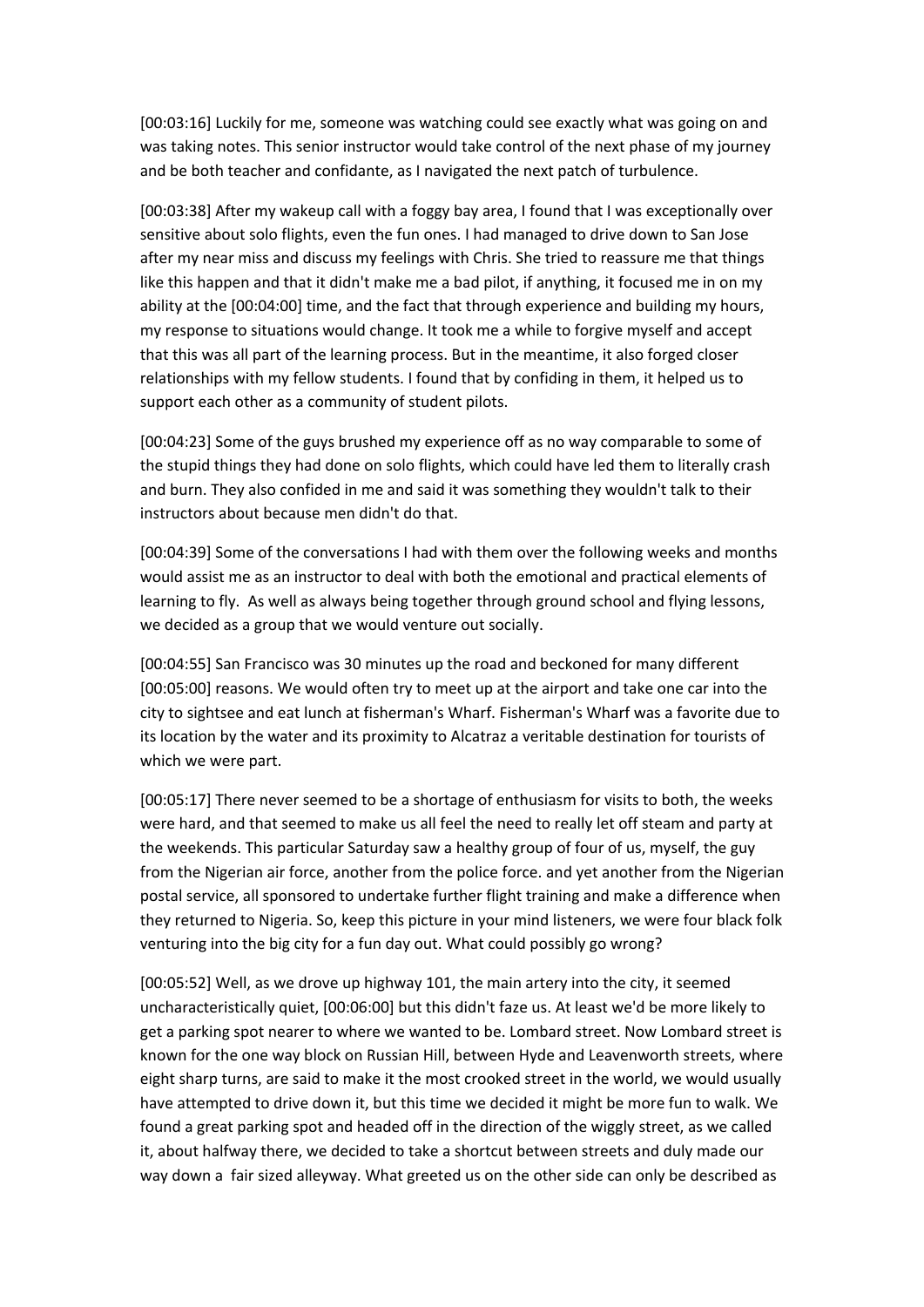the stuff of nightmares. I exited first and was on the verge of encouraging my companions to hurry up, when I saw the first flash of white. At first, I thought it was the usual artistic display that you're used to seeing in San Francisco, everything quirky and out there.

[00:06:56] But as I emerged out of the alleyway and into the sunlight, [00:07:00] I slowly realized all white significance of the now visible uniform belonging to the KU Klux Klan. Initially I was so taken aback, I thought I was seeing things I wasn't processing the picture accurately. Surely this was something in my lifetime that I was only ever going to see on newsreels in the 1950s or TV in Texas or the deep South, the now terrifyingly visible uniform of hatred, racism and homophobia came directly into view.

[00:07:31] I was too late to push my companions back into the alleyway, and I was too frightened to run. My legs were rooted to the spot, my mind searching for a way out of what I couldn't believe was happening. How did we not realize this was happening? How were there no signs? Why on earth were they here? of all places.

[00:07:50] Surely San Francisco, bastion of all things out and proud would be the last place on earth these bigots would be. On reflection, I think that was the point. [00:08:00] They were asserting their right to come into places as they wished and stir up hatred and divisiveness. We had now worked out, that far from blending in with the crowd, we stood out," the Nigerian contingent had arrived". A few of my companions grabbed hold of me and we took off up another side street. Unfortunately, the side streets were also littered with stray, KU Klux, Klan supporters, women, and children waiting on the men folk. The looks of hatred were palpable, as we tried to negotiate our way out of the white sheet convention. It actually wasn't the sight of them that there was the main catalyst, but the accompanying silence.

[00:08:41] And with that silence, came an air of absolute hatred and belief in the Aaryan race. We didn't hang around to see if this would turn nasty. We found our way back to where we had parked and left the city behind. Regrouping at San Carlos airport restaurant, we half joked about our near [00:09:00] miss with the clansman. Privately., I suspect my friends were as shaken as I was by what had happened. It was a sight of American life we hoped never to bump into again.

[00:09:18] As I built my flight time and completed the necessary ground school subjects, I was starting to do a lot more cross country flying, this involved a lot of different scenarios from just local flights, more interaction with air traffic control, different airports and procedures, decision making regarding weather and instrument flying, the latter was something I had struggled with both with my flying and with the theory.

[00:09:40] I seem to be behind the curve all the time, and with instrument training, this was something you couldn't afford. I was now working on the instrument portion of my commercial license and I had the deputy chief flying instructor as my teacher. Her name was Beth. She was an extremely experienced instructor, small in stature and highly impressive as a [00:10:00] pilot.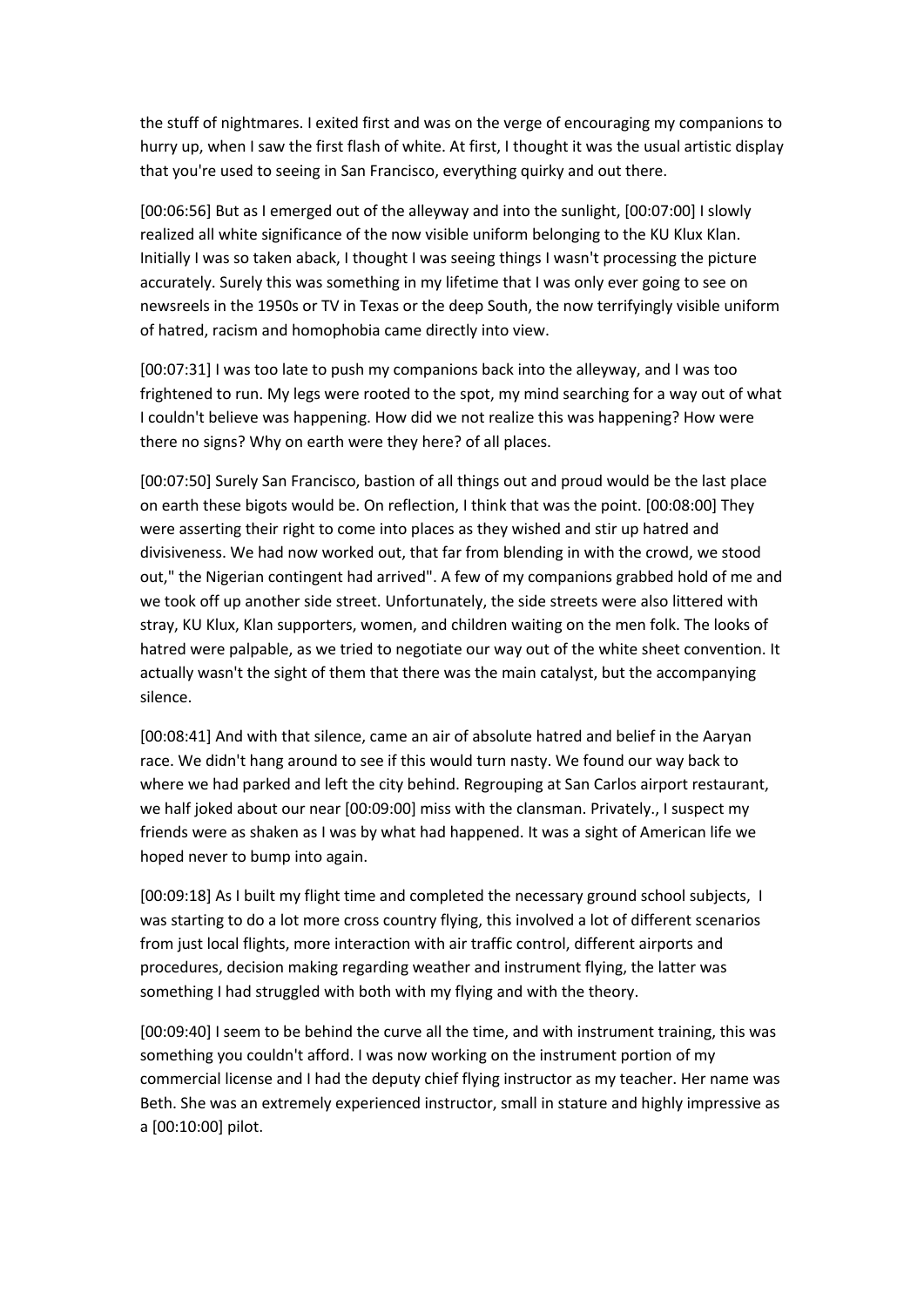[00:10:01] She was to become a friend and confidante as I negotiated the ups and downs of flight training, and my wavering sense of self-worth. She worked patiently with me, both in the air and on the ground to get me through my ground school exams, as well as my numerous phase checks. It was quite a struggle, somedays several key instruments on my flight panel were intentionally blocked out to teach me how to rely on the bare minimum. My frustration appeared in the form of swearing and sour looks, but my instructor kept me focused and compliant until I had proven, mostly to myself, what I could do. I got there in the end, and for those weeks of difficult, hard graft, I was rewarded with outings to fly ins.

[00:10:44] Now these usually took place at small precariously positioned airports and were friendly, laid back gatherings. I grew to look forward to them and enjoy them, and they were frequented by reveared and talented aviators. Over time, my confidence grew, and to [00:11:00] my delight, I began to feel as if I was one of them.

[00:11:04] Flyins were a collection of pilots and their machines, of every size and type, gathering at a small airport with usually one runway, we would spend time in each other's company whilst oohing and aahing at the assortment of aircraft on display. This particular airport had a tabletop runway. Now a tabletop runway is a runway that is located at the top of a Hill, mostly with one or both ends adjacent to a steep precipice, which drops into a deep Gorge.

[00:11:31] This type of runway creates an optical illusion, which requires a very precise approach by the pilot. There were barbecues, pleasure flights for non aviators, and familiarization flights, for those who liked to the idea of having a go in an aircraft, they hadn't flown before. There were also landing competitions, which were a big draw.

[00:11:50] So prior to your arrival, you needed to sign up with your aircraft to take part. The runway was marked with a line where you simply had to land on it or closest to it to be in with a chance of winning. [00:12:00] There were some caveats to this. Once established on your final approach, you weren't allowed to add power to maintain or increase your height above the ground.

[00:12:09] Once you had your power setting established, you were only allowed to reduce power until you wheels touched the ground. As you can imagine the landing competitions at airports like these were challenging to say the least, occasionally terrifying, which sometimes resulted in slightly sodden underwear. Many of the competitors were wily old pilots who had done everything from military flying to crop spraying to sightseeing, flight instructing and more. Our age ranges varied from 18 to 80. And the aircraft ranged in variety as well. Crop sprayers, training aircraft and aerobatic aircraft. And there were a whole range of aircraft assembled and more often than not, depending on their handling characteristics and or looks, their names were changed for the amusement of us all.

[00:12:57] The Cessna 150's we flew, [00:13:00] were known as the one filthy, a buck and a half, or cesspit. The aerobatic version was the aero splat, the larger Cessna 172 was a sky chicken and the RG model was, the strutless or gutless. Now Piper, PA 28's, which were also single engine training aircraft were known as warriors or more aptly worriers on account of the fairly frequent mishaps at the time,